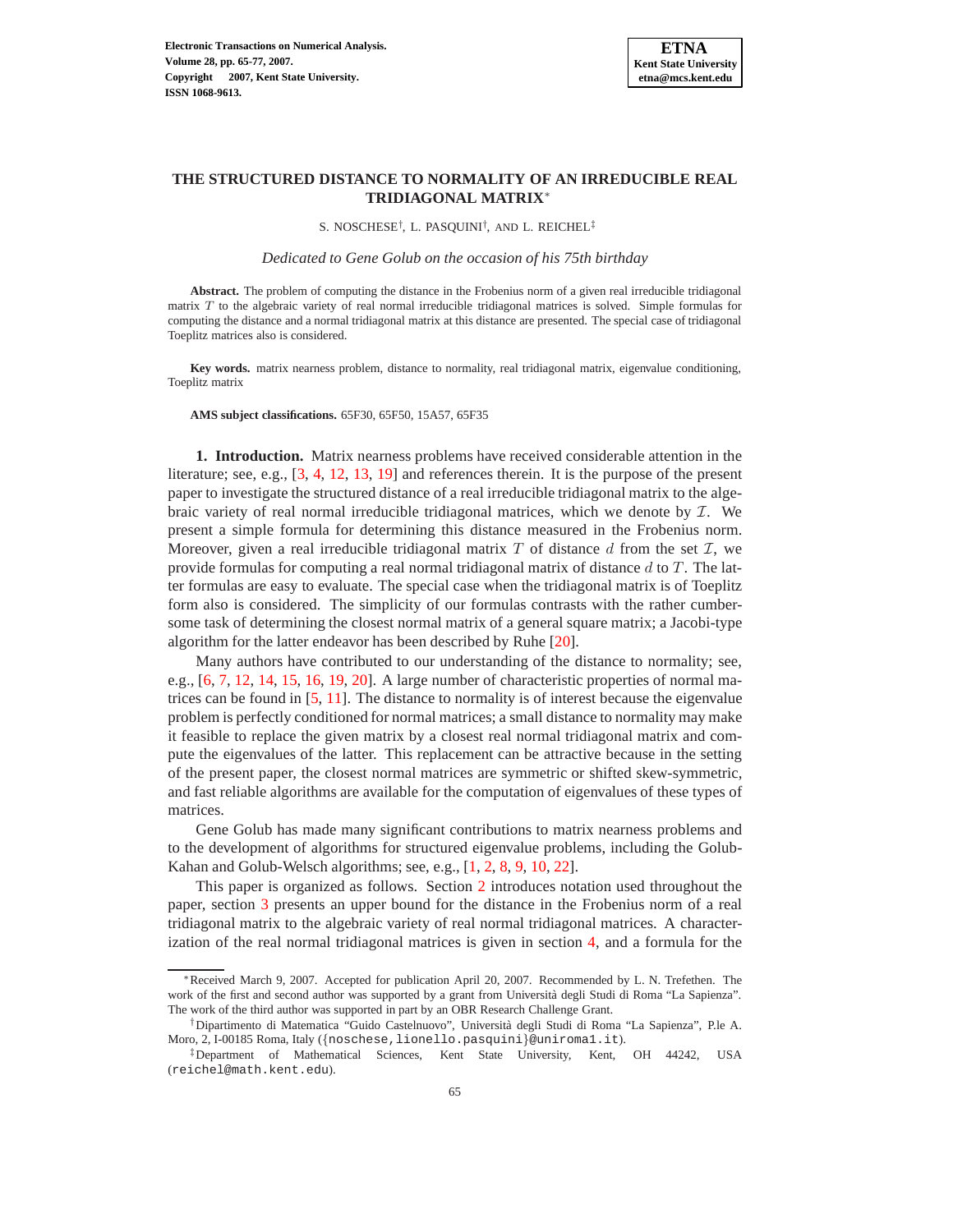### 66 S. NOSCHESE, L. PASQUINI, AND L. REICHEL

distance in the Frobenius norm of a tridiagonal matrix to the set of symmetric tridiagonal matrices or the set of shifted skew-symmetric tridiagonal matrices is provided in section [5.](#page-3-1) The latter formula is a key result of the paper, since we show in section [6](#page-4-0) that this formula also yields the distance to the set of real normal irreducible tridiagonal matrices. Section [7](#page-5-0) considers the special case of tridiagonal Toeplitz matrices, section [8](#page-6-0) reviews eigenvalue conditioning, and section [9](#page-6-1) presents a few computed examples. The examples indicate that for interesting classes of real irreducible matrices  $T$  close to the algebraic variety of real normal irreducible tridiagonal matrices, the eigenvalue problem for  $T$  is well conditioned. Finally, section [10](#page-10-0) contains concluding remarks.

TABLE 2.1 *Definitions of sets used in the paper.*

<span id="page-1-1"></span><span id="page-1-0"></span>

| $\frac{\mathcal{N}}{\mathcal{S}}$ | the algebraic variety of the normal real matrices in $\mathbb{R}^{n \times n}$                                                                                                                                    |
|-----------------------------------|-------------------------------------------------------------------------------------------------------------------------------------------------------------------------------------------------------------------|
|                                   | the subspace of $N$ formed by the symmetric matrices                                                                                                                                                              |
| $\mathcal{A}$                     | the subspace of $N$ formed by the antisymmetric matrices                                                                                                                                                          |
| $\frac{1}{\tau}$                  | the subspace of $N$ formed by the shifted antisymmetric matrices                                                                                                                                                  |
|                                   | the subspace of $\mathbb{R}^{n \times n}$ formed by the real tridiagonal matrices                                                                                                                                 |
|                                   | $\mathcal{N} \cap \mathcal{T}$                                                                                                                                                                                    |
|                                   | $\begin{array}{ccc} \mathcal{N}_{\mathcal{T}} & \mathcal{N} \cap \mathcal{T} \\ \mathcal{S}_{\mathcal{T}} & \mathcal{S} \cap \mathcal{T} \\ \mathcal{A}_{\mathcal{T}} & \mathcal{A} \cap \mathcal{T} \end{array}$ |
|                                   |                                                                                                                                                                                                                   |
|                                   | $\begin{cases} \nA_T^+ & A^+ \cap T \\ \nI & \text{the subse} \n\end{cases}$                                                                                                                                      |
|                                   | the subset of $\mathcal{N}_{\mathcal{T}}$ formed by the irreducible matrices                                                                                                                                      |

**2. Notation.** This section defines notation used in the sequel. We let  $T = (n; \sigma, \delta, \tau)$ denote the real tridiagonal matrix

<span id="page-1-2"></span>(2.1) 
$$
T = \begin{bmatrix} \delta_1 & \tau_1 & & & & \mathbf{0} \\ \sigma_1 & \delta_2 & \tau_2 & & & & \\ & \sigma_2 & \delta_3 & & & & \\ & & \ddots & \ddots & & \\ & & & & \ddots & \ddots \\ & & & & & & \sigma_{n-2} & \delta_{n-1} & \tau_{n-1} \\ \mathbf{0} & & & & & & \sigma_{n-1} & \delta_n \end{bmatrix} \in \mathbf{R}^{n \times n}
$$

and introduce the inner product

$$
(A, B) = \text{trace}\,(B^T A), \qquad A, B \in \mathbf{R}^{n \times n},
$$

which induces the Frobenius norm

$$
||A||_F = (A, A)^{1/2}, \qquad A \in \mathbf{R}^{n \times n}.
$$

Let  $X$  denote a subset of the set of real normal matrices. We define the distance of a matrix A to this subset by

$$
d_F(A, \mathcal{X}) = \inf \{ ||E||_F : A + E \in \mathcal{X} \}.
$$

Further notation used in the paper is summarized in Table [2.1.](#page-1-1) We use the terminology antisymmetric synonymously with skew-symmetric.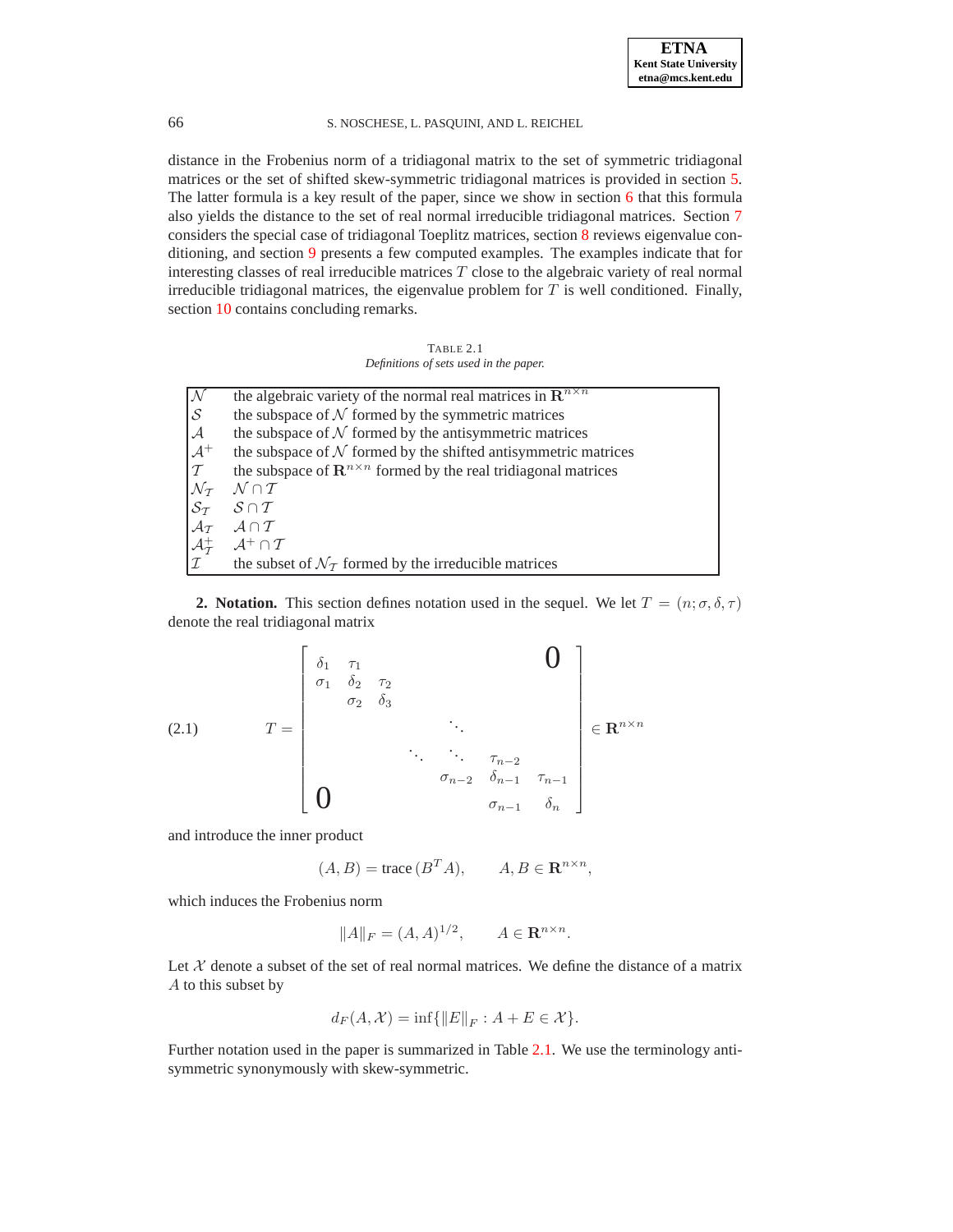<span id="page-2-0"></span>**3. An upper bound for**  $d_F(T, \mathcal{N}_T)$ . We first present some auxiliary results used to determine the desired bound. The following result is well known and easy to prove.

PROPOSITION 3.1. Let S be the subspace of  $\mathbb{R}^{n \times n}$  formed by the symmetric matrices *and let* A *be the subspace of*  $\mathbb{R}^{n \times n}$  *formed by the antisymmetric matrices. Then* S *and* A *are orthogonal.*

<span id="page-2-2"></span>It is worth noticing that the matrices  $\frac{1}{2}(A + A^T)$  and  $\frac{1}{2}(A - A^T)$  are the projections of A onto  $S$  along  $A$ , and of  $A$  onto  $A$  along  $S$ , respectively.

THEOREM 3.2.

<span id="page-2-1"></span>
$$
(3.1) \quad d_F(A,\mathcal{N}) \le \min\left\{d_F(A_0,\mathcal{S}), d_F(A_0,\mathcal{A})\right\} \le \frac{1}{\sqrt{2}}||A_0||_F, \qquad \forall A \in \mathbf{R}^{n \times n},
$$

*where*  $A_0 = A - \frac{1}{n}$  trace  $(A)I$ *, and I denotes the identity matrix.* 

*Proof.* We first note that  $d_F(A, \mathcal{N}) = d_F(A + cI, \mathcal{N})$  for any  $c \in \mathbb{R}$ . In particular,  $d_F(A, \mathcal{N}) = d_F(A_0, \mathcal{N})$ . The inequality

$$
d_F(A_0, \mathcal{N}) \le \min\{d_F(A_0, \mathcal{S}), d_F(A_0, \mathcal{A})\}
$$

follows from the possibility of the existence of normal matrices closer to  $A_0$  than the projections of  $A_0$  onto S and A. Since S and A are orthogonal, a geometric argument shows the right-hand side inequality in (3.1).  $\square$ right-hand side inequality in [\(3.1\)](#page-2-1).

REMARK 3.1. The inequalities [\(3.1\)](#page-2-1) also hold with  $A_0$  replaced by A everywhere. The matrix  $A_0$  satisfies

$$
||A_0||_F = \min_{c \in \mathbf{R}} ||A + cI||_F.
$$

REMARK 3.2. A simple argument shows that equality in the right-hand side inequality in [\(3.1\)](#page-2-1) is achieved if and only if  $A_0 = [a_{ij}^{(0)}]$  satisfies

(3.2) 
$$
\sum_{i=1}^{n} \sum_{j=1}^{n} a_{ij}^{(0)} a_{ji}^{(0)} = 0.
$$

<span id="page-2-3"></span>COROLLARY 3.3.

<span id="page-2-4"></span>
$$
(3.3) \quad d_F(T, \mathcal{N}_T) \le \min\left\{ d_F(T_0, \mathcal{S}_T), d_F(T_0, \mathcal{A}_T) \right\} \le \frac{1}{\sqrt{2}} \|T_0\|_F, \qquad \forall T \in \mathcal{T},
$$

*where*

<span id="page-2-6"></span>
$$
(3.4) \t\t T_0 = T - \frac{1}{n} \operatorname{trace}(T) I.
$$

*Proof*. The result follows immediately from Theorem [3.2](#page-2-2) and the observation that the projections of a tridiagonal matrix onto  $S$  and  $A$  also are tridiagonal matrices. П

REMARK 3.3. For real tridiagonal matrices  $T = (n; \sigma, \delta, \tau)$ , the condition [\(3.2\)](#page-2-3) simplifies to

<span id="page-2-5"></span>(3.5) 
$$
\sum_{i=1}^{n} (\delta_i - s)^2 + 2 \sum_{i=1}^{n-1} \sigma_i \tau_i = 0,
$$

where  $s = \frac{1}{n} \sum_{j=1}^{n} \delta_j$ , i.e., we obtain equality in the right-hand side inequality of [\(3.3\)](#page-2-4) if and only if [\(3.5\)](#page-2-5) holds. Equality in the left-hand side bound in [\(3.3\)](#page-2-4) also can be achieved; see Example 9.1 of section [9](#page-6-1) below.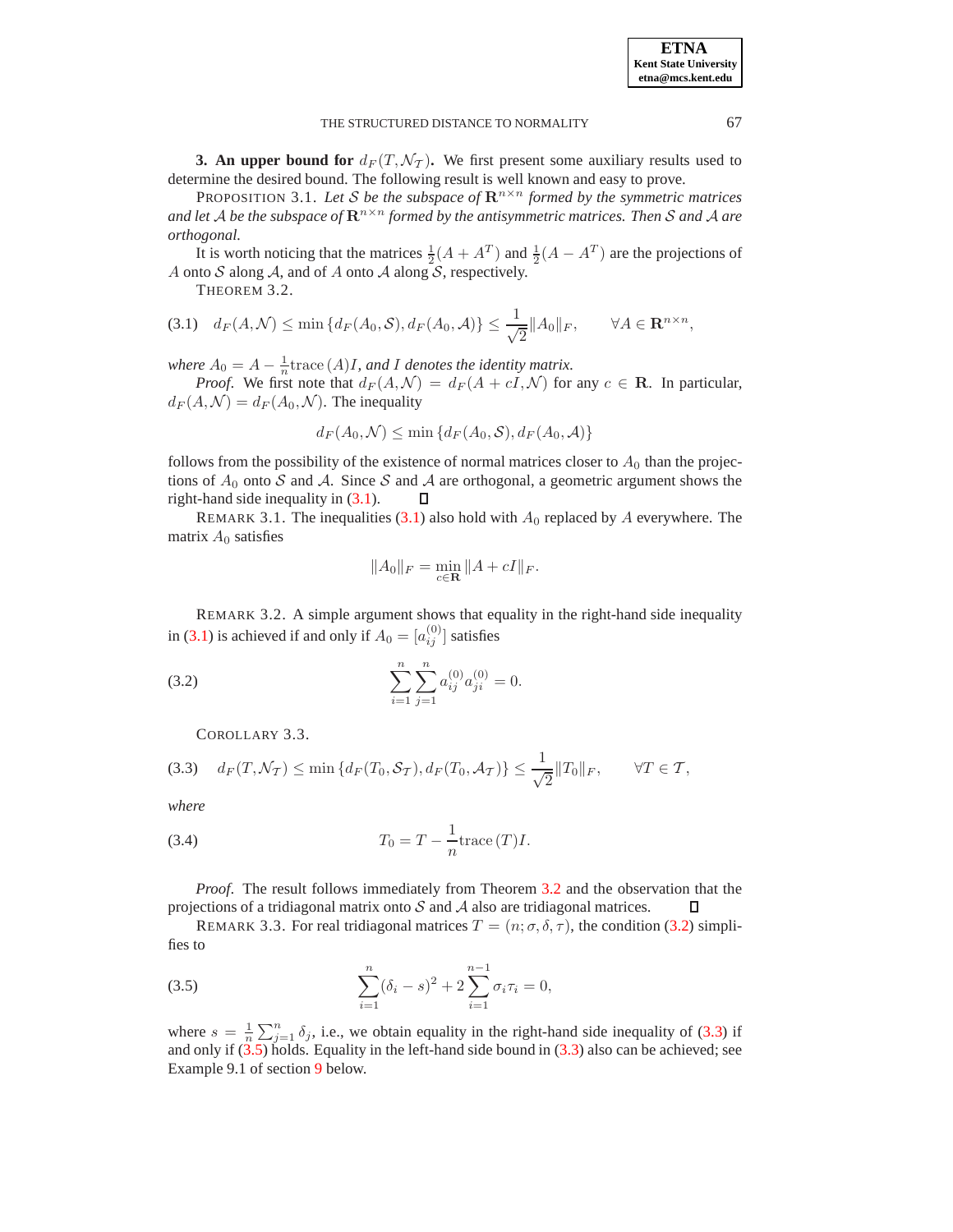**ETNA Kent State University etna@mcs.kent.edu**

<span id="page-3-0"></span>68 S. NOSCHESE, L. PASQUINI, AND L. REICHEL

### <span id="page-3-5"></span>**4. Real normal tridiagonal matrices.**

THEOREM 4.1. *A real tridiagonal matrix is normal if and only if it is a direct sum of symmetric and shifted skew-symmetric matrices.*

*Proof*. The statement of the theorem can be expressed in the form that a real tridiagonal matrix  $T = (n; \sigma, \delta, \tau)$  is normal if and only if it is block diagonal, with each block either a diagonal block or an irreducible tridiagonal block  $\hat{T} = (\nu; \hat{\sigma}, \hat{\delta}, \hat{\tau})$ , whose entries satisfy one of the following conditions:

i)  $\hat{\sigma}_h = \hat{\tau}_h, \quad h = 1 : \nu - 1,$ ii)  $\hat{\sigma}_h = -\hat{\tau}_h$ ,  $h = 1 : \nu - 1$  and  $\hat{\delta}_1 = \hat{\delta}_2 = \ldots = \hat{\delta}_\nu$ .

We first note that tridiagonal matrices  $T$  that satisfy the above conditions are normal. Conversely, assume that  $T$  is normal. Then

$$
(4.1)\t\t T^T T = TT^T.
$$

Both the right-hand side and left-hand side matrices are pentadiagonal and symmetric. Therefore [\(4.1\)](#page-3-2) is equivalent to the conditions

<span id="page-3-2"></span>
$$
(T^{T}T)_{h,h} = (TT^{T})_{h,h}, \t h = 1:n,(T^{T}T)_{h+1,h} = (TT^{T})_{h+1,h}, \t h = 1:n-1,(T^{T}T)_{h+2,h} = (TT^{T})_{h+2,h}, \t h = 1:n-2.
$$

These conditions imply, in order,

<span id="page-3-3"></span>(4.2) 
$$
\tau_h^2 = \sigma_h^2, \qquad h = 1 : n - 1,
$$

(4.3) 
$$
\tau_h \delta_h + \sigma_h \delta_{h+1} = \tau_h \delta_{h+1} + \sigma_h \delta_h, \qquad h = 1 : n-1,
$$

(4.4) 
$$
\tau_{h+1}\sigma_h = \tau_h \sigma_{h+1}, \qquad h = 1 : n-2.
$$

If  $T$  is irreducible, then  $(4.2)$  and  $(4.4)$  lead to either

$$
\sigma_h = \tau_h, \qquad h = 1 : n - 1,
$$

or

<span id="page-3-4"></span>(4.5) 
$$
\sigma_h = -\tau_h, \qquad h = 1 : n - 1.
$$

When [\(4.5\)](#page-3-4) holds, equation [\(4.3\)](#page-3-3) yields  $\delta_1 = \delta_2 = \ldots = \delta_n$ .

If  $T$  is reducible, then  $T$  may have diagonal blocks, which are diagonal and therefore normal. The above discussion on irreducible matrices applies to the remaining tridiagonal blocks on the diagonal (if any). This concludes the proof.  $\Box$ 

COROLLARY 4.2. *A real normal tridiagonal matrix can be partitioned into diagonal blocks that are either diagonal or tridiagonal and normal.*

<span id="page-3-1"></span>**5. The distances to**  $S_T$  **and**  $A_T^+$ **.** It is easy to see that, given a real tridiagonal matrix  $T = (n; \sigma, \delta, \tau)$ , the closest matrix in S in the Frobenius norm is the matrix  $T^{(s)} =$  $(n; \sigma^{(s)}, \delta^{(s)}, \tau^{(s)})$  with entries

$$
\begin{array}{rcl} \sigma_h^{(s)} & = & \tau_h^{(s)} = \displaystyle \frac{\sigma_h + \tau_h}{2}, \qquad \quad h = 1:n-1, \\ \delta_h^{(s)} & = & \delta_h, \qquad \qquad h = 1:n. \end{array}
$$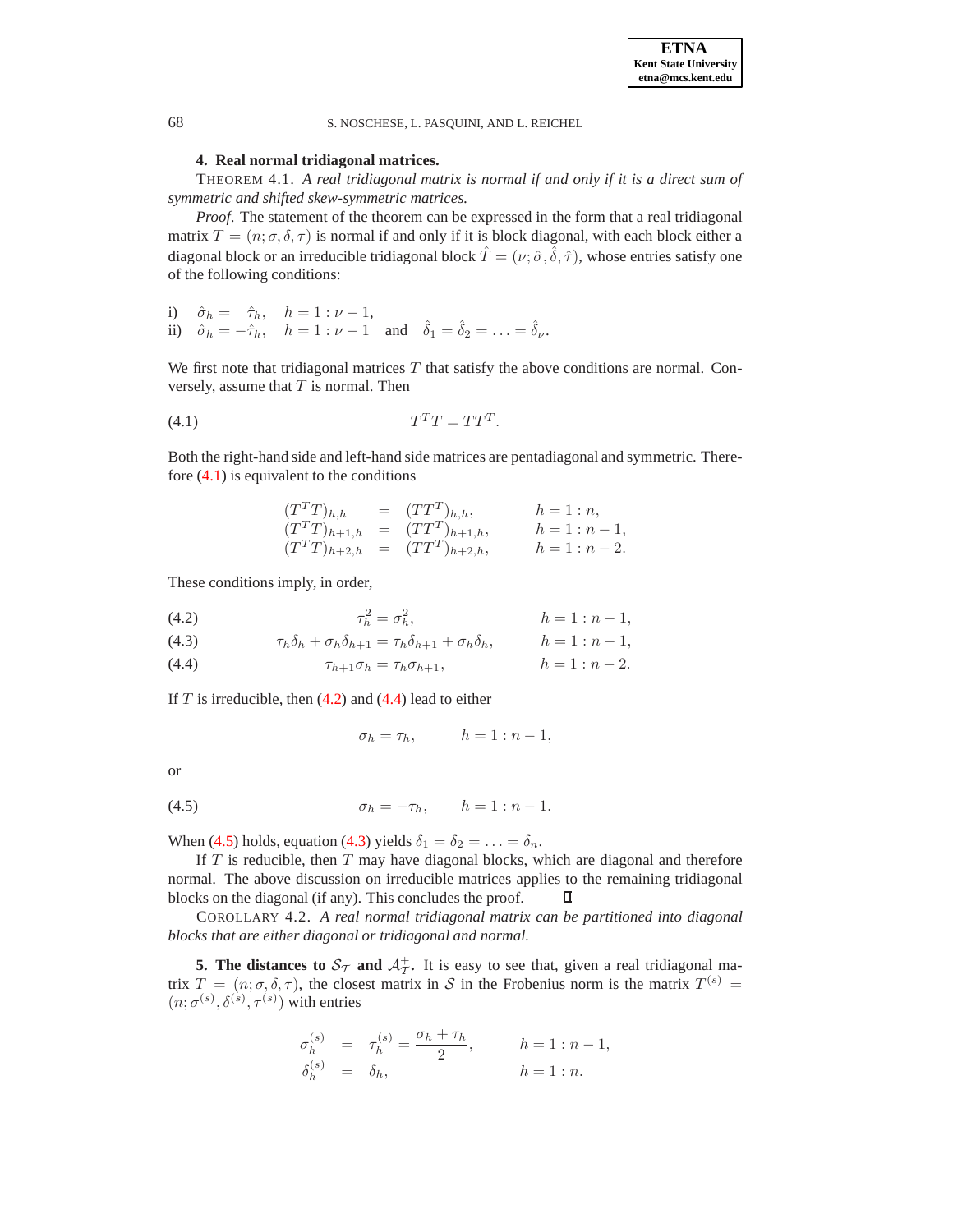It follows that the distance in the Frobenius norm between  $T$  and  $S$  is given by

$$
d_F(T,\mathcal{S}) = \sqrt{\frac{1}{2}\sum_{i=1}^{n-1} (\sigma_i - \tau_i)^2}.
$$

Similarly, the closest matrix to T in  $A^+$  in the Frobenius norm is the matrix  $T^{(a)} = (a)(a)(b)(c)$  $(n; \sigma^{(a)}, \delta^{(a)}, \tau^{(a)})$  with entries

$$
\begin{array}{rcl} \sigma_h^{(a)} & = & -\tau_h^{(a)} = \dfrac{\sigma_h - \tau_h}{2}, \qquad & h = 1: n-1, \\ \delta_h^{(a)} & = & \dfrac{1}{n} \sum_{i=1}^n \delta_i, \qquad & h = 1: n. \end{array}
$$

It follows that the distance in the Frobenius norm between  $T^{(a)}$  and  $A^{+}$  is given by

$$
d_F(T, \mathcal{A}^+) = \sqrt{\frac{1}{2} \sum_{i=1}^{n-1} (\sigma_i + \tau_i)^2 + \sum_{i=1}^{n} \left( \delta_i - \frac{\sum_{j=1}^{n} \delta_j}{n} \right)^2}.
$$

<span id="page-4-1"></span>Let  $M = S_T \cup A_T^+$ . Then

(5.1) 
$$
d_F(T, \mathcal{M}) = \min \left\{ d_F(T, \mathcal{S}_T), d_F(T, \mathcal{A}_T^+) \right\}.
$$

The following theorem provides upper and lower bounds for  $(5.1)$ .

THEOREM 5.1. *For every real tridiagonal matrix*  $T = (n; \sigma, \delta, \tau)$ *, one has* 

<span id="page-4-2"></span>(5.2) 
$$
d_F(T, \mathcal{N}) \leq d_F(T, \mathcal{N}_T) \leq d_F(T, \mathcal{M}) = d_F(T_0, \mathcal{M}) = \min\{d_F(T_0, \mathcal{S}_T), d_F(T_0, \mathcal{A}_T)\} \leq \frac{1}{\sqrt{2}} \|T_0\|_F,
$$

*where*  $T_0$  *is defined by [\(3.4\)](#page-2-6). The upper bound for*  $d_F(T, \mathcal{M})$  *is attained when* [\(3.5\)](#page-2-5) *holds. Then*

<span id="page-4-3"></span>(5.3) 
$$
\frac{d_F(T, \mathcal{M})}{\|T_0\|_F} = \frac{1}{\sqrt{2}}.
$$

*Proof.* The first two inequalities of [\(5.2\)](#page-4-2) follow from the inclusions  $\mathcal{N} \supset \mathcal{N}_{\mathcal{T}} \supset \mathcal{M}$ . The distance to  $M$  is invariant under addition of a multiple of the identity matrix. This gives the first equality. It follows from trace  $(T_0) = 0$  that the matrix  $T_0^{(a)}$  has a vanishing diagonal and therefore lives in  $A_{\tau}$ . The second equality follows from the definition of M. The last inequality of  $(5.2)$  follows from  $(3.3)$ . This inequality is achieved when  $(3.5)$  holds; cf. Remark  $3.3$ . This shows  $(5.3)$ .  $\Box$ 

<span id="page-4-4"></span><span id="page-4-0"></span>**6. The distance**  $d_F(T, \mathcal{I})$ . We are in a position to discuss the computation of the distance of a matrix  $T \in \mathcal{T}$  to the set  $\mathcal{I}$  of real normal irreducible tridiagonal matrices. The following theorem reduces this problem to the determination of the distance  $d_F(T, \mathcal{M})$ , which already has been discussed.

THEOREM 6.1.

$$
d_F(T, \mathcal{I}) = d_F(T, \mathcal{M}), \qquad \forall T \in \mathcal{T}.
$$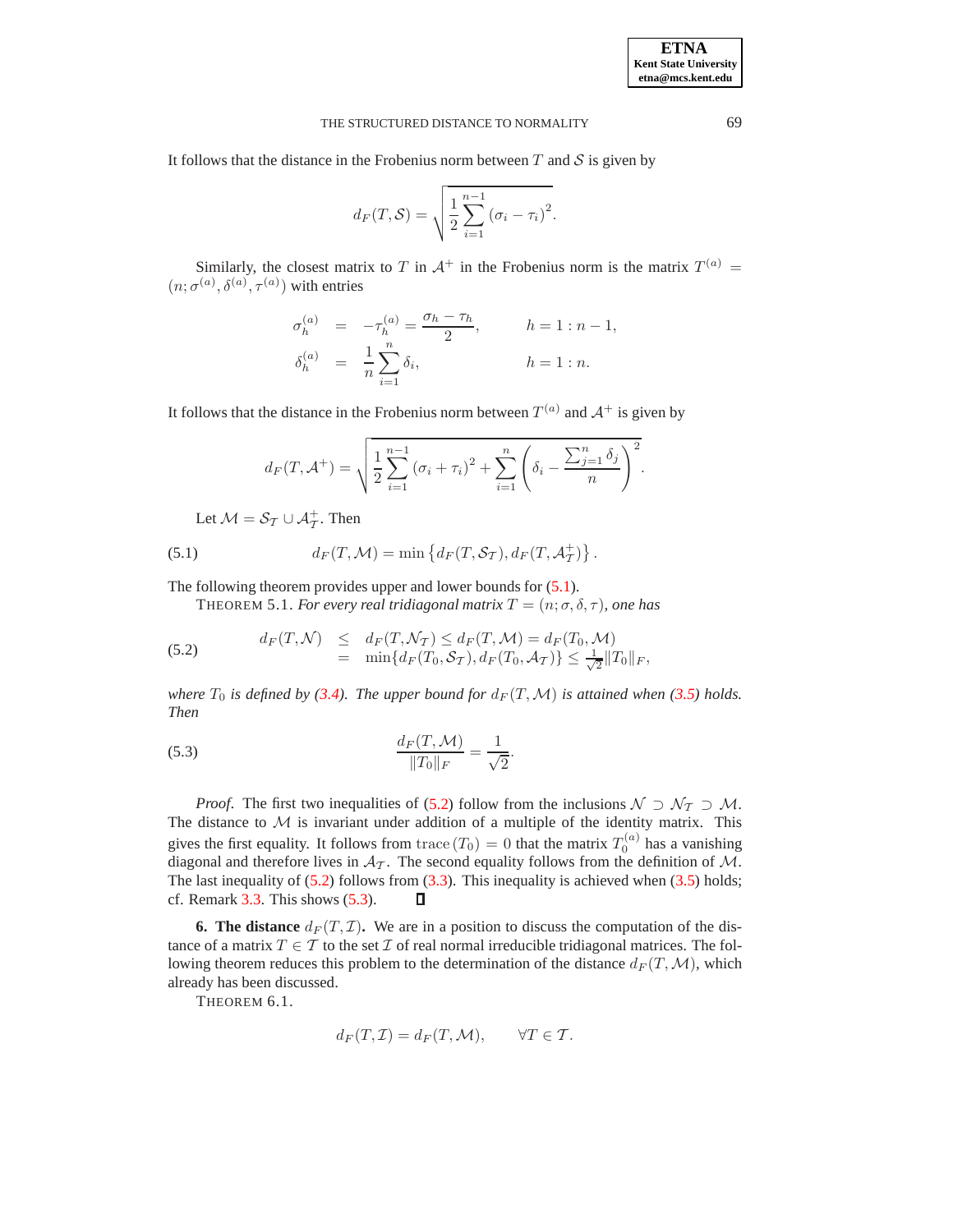70 S. NOSCHESE, L. PASQUINI, AND L. REICHEL

*Proof.* We first note that the set M is closed, because it is the union of the closed sets  $S_T$ and  $A_T^+$ . By Theorem [4.1,](#page-3-5) a real irreducible normal tridiagonal matrix belongs to M. Thus,  $\mathcal{I} \subset \mathcal{M}$ . Moreover, in every neighborhood of any matrix T in  $\mathcal{S}_{\mathcal{T}}$  [in  $\mathcal{A}_{\mathcal{T}}^+$ ] there is a real normal irreducible tridiagonal matrix  $T^* \neq T$  in  $\mathcal{S}_T$  [in  $\mathcal{A}_T^+$ ]. Thus, M is t  $_{\mathcal{I}}^{+}$ ]. Thus, M is the closure of  $\mathcal{I}$ , and [\(6.1\)](#page-4-4) follows.  $\Box$ 

REMARK 6.1. Let  $T = (n; \sigma, \delta, \tau)$ . When  $\sigma_i^2 \neq \tau_i^2$ ,  $i = 1 : n - 1$ , the closest matrix to T in M,  $T^{(s)}$  or  $T^{(a)}$ , is irreducible. Otherwise, at least one of the matrices  $T^{(s)}$  and  $T^{(a)}$  is reducible and, hence, the closest matrix to  $T$  in  $M$  may be reducible.

REMARK 6.2. Theorem [6.1](#page-4-4) is applicable to any matrix  $T \in \mathcal{T}$ , also reducible ones. However, note that  $d_F(T, \mathcal{I}) = 0$  does not imply that T is irreducible; it just indicates that there is a real irreducible normal tridiagonal matrix in every open neighborhood of  $T$ . For instance,  $d_F(T, \mathcal{I}) = 0$  when T is the zero matrix.

<span id="page-5-1"></span>REMARK 6.3. There are matrices  $T \in \mathcal{T}$ , such that  $d_F(T, \mathcal{I}) \gg d_F(T, \mathcal{N})$ . Indeed, there are matrices  $T \in \mathcal{T}$ , such that  $d_F(T, \mathcal{I}) \gg d_F(T, \mathcal{N}_T)$ ; see Example [9](#page-6-1).2 in section 9 below.

<span id="page-5-0"></span>**7. Tridiagonal Toeplitz matrices.** This section is concerned with real tridiagonal Toeplitz matrices  $T = (n; \sigma, \delta, \tau)$ , i.e.,

<span id="page-5-2"></span>
$$
(7.1) \t T = \begin{bmatrix} \delta & \tau & & & \mathbf{0} \\ \sigma & \delta & \tau & & & \\ & \sigma & \delta & & & \\ & & & \ddots & & \\ & & & & \ddots & \tau \\ & & & & & \sigma & \delta & \tau \\ \mathbf{0} & & & & & \sigma & \delta \end{bmatrix} \in \mathbf{R}^{n \times n}.
$$

<span id="page-5-3"></span>THEOREM 7.1. *The real tridiagonal Toeplitz matrix [\(7.1\)](#page-5-2) is normal if and only if its entries satisfy*  $\sigma = \tau$  *or*  $\sigma = -\tau$ *.* 

*Proof*. The result follows from Theorem [4.1.](#page-3-5) п

REMARK 7.1. Notice that Theorem [7.1](#page-5-3) implies that a real normal tridiagonal Toeplitz matrix is reducible if and only if it is diagonal.

<span id="page-5-4"></span>The following results are consequences of  $(5.1)$  and the discussion leading up to that result.

THEOREM 7.2. *Let* T *be a real tridiagonal Toeplitz matrix [\(7.1\)](#page-5-2). The closest real tridi*agonal matrix  $T^{(s)}$  to  $T$  in the set  $\mathcal{S}_{\mathcal{T}}$  is a Toeplitz matrix with diagonal entries  $\delta$ , and suband super-diagonal entries  $\frac{1}{2}(\sigma + \tau)$ . The closest real tridiagonal matrix  $T^{(a)}$  to  $T$  in the set  $\mathcal{A}^+_{\mathcal{I}}$  $^+_T$  *is a Toeplitz matrix with sub-diagonal entries*  $\frac{1}{2}(\sigma - \tau)$ *, diagonal entries* δ*, and*  $super-diagonal entries -\frac{1}{2}(\sigma - \tau)$ *. Moreover,* 

$$
d_F(T, \mathcal{M}) = \sqrt{\frac{n-1}{2}} \min\{|\sigma - \tau|, |\sigma + \tau|\}.
$$

COROLLARY 7.3. *Let* T *be a real irreducible tridiagonal Toeplitz matrix. Then the closest matrix in* M *is irreducible. Moreover,*

<span id="page-5-5"></span>(7.2) 
$$
d_F(T, \mathcal{M}) = d_F(T, \mathcal{N}_T).
$$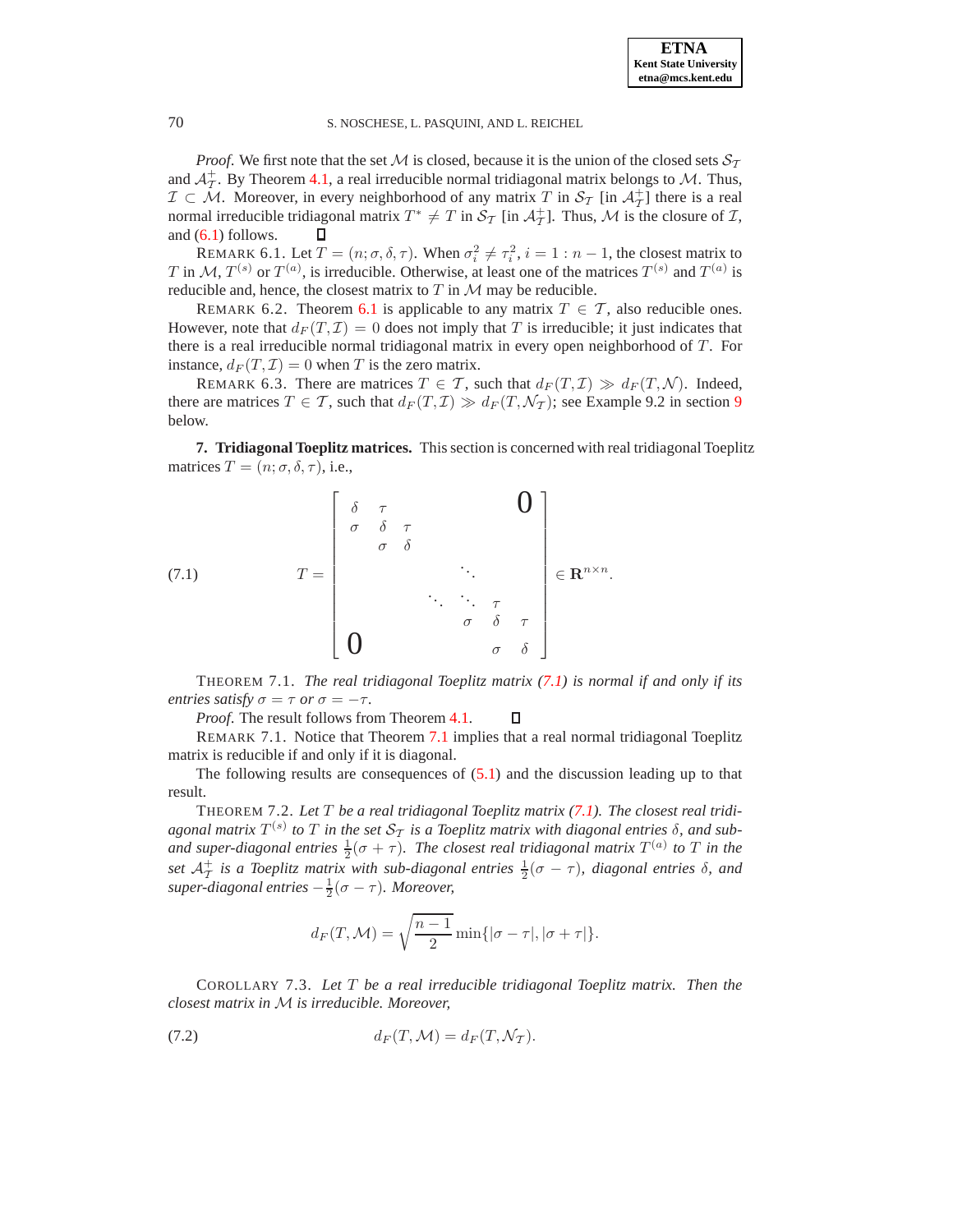*Proof.* Let  $T^* = (n; \sigma^*, \delta^*, \tau^*)$  denote the closest matrix in M to T. Since T is assumed to be irreducible, it follows from Theorem [7.2](#page-5-4) that  $T^*$  is an irreducible normal Toeplitz matrix. Thus, it suffices to show that there is no normal reducible tridiagonal matrix  $T' = (n; \sigma', \delta', \tau')$  closer to T than  $T^*$ . Since T is a Toeplitz matrix, T' must belong to M. Any pair of vanishing entries  $\sigma'_h = \tau'_h = 0$  gives a contribution to the distance  $||T - T'||_F$  that is larger than the contribution of the pair of entries  $\{\sigma^*, \tau^*\}$  of  $T^*$  to the distance  $||T - T^*||_F$ . This completes the proof.

We finally consider the situation when the given real tridiagonal matrix is not Toeplitz, and we wish to determine the closest real normal Toeplitz matrix.

THEOREM 7.4. Let  $T = (n; \sigma, \delta, \tau)$  be a real tridiagonal matrix [\(2.1\)](#page-1-2). The closest *tridiagonal Toeplitz matrix*  $T^{(s)}$  *to*  $T$  *in the set*  $\mathcal{S}_{\mathcal{T}}$  *has diagonal entries*  $\delta$ *, and sub- and super-diagonal entries* σ *and* τ*, respectively, given by*

<span id="page-6-2"></span>(7.3) 
$$
\delta = \frac{1}{n} \sum_{i=1}^{n} \delta_i, \qquad \sigma = \tau = \frac{1}{2(n-1)} \sum_{i=1}^{n-1} (\sigma_i + \tau_i).
$$

The closest tridiagonal Toeplitz matrix  $T^{(a)}$  to  $T$  in the set  $\mathcal{A}_{T}^{+}$  has diagonal entries  $\delta$  given T *by [\(7.3\)](#page-6-2), and sub- and super-diagonal entries* σ *and* τ*, respectively, given by*

$$
\sigma = -\tau = \frac{1}{2(n-1)} \sum_{i=1}^{n-1} (\sigma_i - \tau_i).
$$

*Proof.* It follows from Theorem [4.1](#page-3-5) that the desired matrix belongs to M and is of plitz form. This yields the equations for the entries  $\delta$ ,  $\sigma$ , and  $\tau$ . Toeplitz form. This yields the equations for the entries  $\delta$ ,  $\sigma$ , and  $\tau$ .

<span id="page-6-0"></span>**8. Eigenvalue condition numbers.** We define the eigenvalue condition number for nondefective irreducible tridiagonal matrices. Let  $T \in \mathbb{R}^{n \times n}$  be such a matrix, and let  $x_j$  and  $y_j$  denote right and left eigenvectors of unit length, respectively, associated with the eigenvalue  $\lambda_j$ . Following [\[10,](#page-12-17) [21\]](#page-12-19), we define the condition number for the eigenvalue  $\lambda_j$  by

$$
\kappa(\lambda_j) = |y_j^* x_j|^{-1},
$$

where the superscript  $*$  denotes transposition and complex conjugation. The eigenvalue condition number for  $T$  is defined by

<span id="page-6-3"></span>(8.1) 
$$
\kappa(T) = \max_{1 \le j \le n} \kappa(\lambda_j).
$$

<span id="page-6-1"></span>**9. Examples.** This section presents a few examples that illustrate some properties of the structured distance to normality.

Example 9.1. Consider the quasi-Jordan block

$$
J = \begin{bmatrix} \lambda & \mu & 0 & \dots & \dots & 0 & 0 \\ 0 & \lambda & \mu & 0 & \dots & 0 & 0 \\ 0 & 0 & \lambda & \mu & \dots & 0 & 0 \\ \vdots & \vdots & \vdots & \ddots & \ddots & \vdots & \vdots \\ 0 & 0 & 0 & \dots & \lambda & \mu & 0 \\ 0 & 0 & 0 & \dots & \dots & \lambda & \mu \\ 0 & 0 & 0 & \dots & \dots & \lambda \end{bmatrix} \in \mathbf{R}^{n \times n}, \quad \text{with } \mu \neq 0.
$$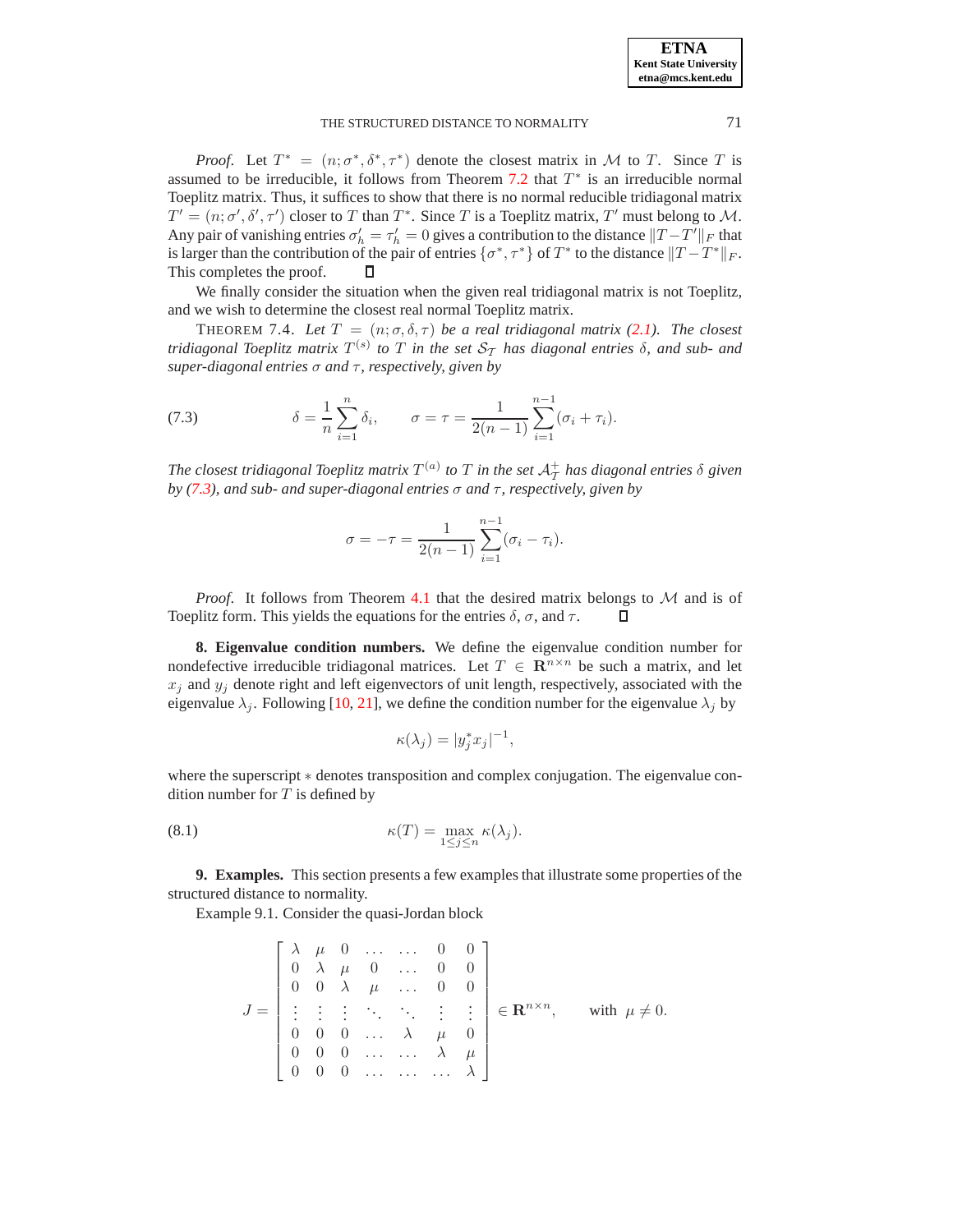## 72 S. NOSCHESE, L. PASQUINI, AND L. REICHEL

Thus, J is an upper bidiagonal Toeplitz matrix. The circulant matrix

$$
N = \left[\begin{array}{ccccc} \lambda & \frac{n-1}{n}\mu & 0 & \dots & \dots & 0 & 0\\ 0 & \lambda & \frac{n-1}{n}\mu & 0 & \dots & 0 & 0\\ 0 & 0 & \lambda & \frac{n-1}{n}\mu & \dots & 0 & 0\\ \vdots & \vdots & \vdots & \ddots & \ddots & \vdots & \vdots\\ 0 & 0 & 0 & \dots & \lambda & \frac{n-1}{n}\mu & 0\\ 0 & 0 & 0 & \dots & \dots & \lambda & \frac{n-1}{n}\mu\\ \frac{n-1}{n}\mu & 0 & 0 & \dots & \dots & \lambda \end{array}\right] \in \mathbf{R}^{n \times n}
$$

is normal. An easy computation yields

<span id="page-7-1"></span>(9.1) 
$$
\frac{d_F(J,\mathcal{N})}{\|J_0\|_F} \le \frac{\|J-N\|_F}{\|J_0\|_F} = \frac{1}{\sqrt{n}},
$$

where  $J_0 = J - \lambda I$ .

The following irreducible  $n \times n$  matrices,

$$
J^{(s)} = \begin{bmatrix} \lambda & \mu/2 & 0 & \dots & 0 & 0 \\ \mu/2 & \lambda & \mu/2 & 0 & \dots & 0 & 0 \\ 0 & \mu/2 & \lambda & \mu/2 & \dots & 0 & 0 \\ \vdots & \vdots & \ddots & \ddots & \ddots & \vdots & \vdots \\ 0 & 0 & 0 & \mu/2 & \lambda & \mu/2 & 0 \\ 0 & 0 & 0 & \dots & \mu/2 & \lambda & \mu/2 \\ 0 & 0 & 0 & \dots & \dots & \mu/2 & \lambda \end{bmatrix},
$$

$$
J^{(a)} = \begin{bmatrix} \lambda & \mu/2 & 0 & \dots & \dots & 0 & 0 \\ -\mu/2 & \lambda & \mu/2 & 0 & \dots & 0 & 0 \\ 0 & -\mu/2 & \lambda & \mu/2 & \dots & 0 & 0 \\ \vdots & \vdots & \ddots & \ddots & \ddots & \vdots & \vdots \\ 0 & 0 & 0 & -\mu/2 & \lambda & \mu/2 & 0 \\ 0 & 0 & 0 & \dots & -\mu/2 & \lambda & \mu/2 \\ 0 & 0 & 0 & \dots & \dots & -\mu/2 & \lambda \end{bmatrix},
$$

are the closest matrices to J in  $S_T$  and  $\mathcal{A}^+_T$  $_{\mathcal{T}}^{+}$ , respectively. They are equidistant to *J*, and we obtain from [\(5.1\)](#page-4-1) and Theorem [6.1](#page-4-4) that

<span id="page-7-0"></span>(9.2) 
$$
\frac{d_F(J,\mathcal{I})}{\|J_0\|_F} = \frac{d_F(J,\mathcal{M})}{\|J_0\|_F} = \frac{1}{\sqrt{2}}.
$$

The eigenvalues of a Jordan block are sensitive to perturbations of the matrix, while eigenvalues of normal matrices are not. We would like our measure of the distance to normality to reflect this fact, i.e., Jordan blocks should be distant from the set of normal matrices considered. Indeed, the normalized structured distance [\(9.2\)](#page-7-0) is maximal; cf. Theorem [3.2.](#page-2-2) We also note that the normalized unstructured distance [\(9.1\)](#page-7-1) is not; the latter distance decreases to zero as the size  $n$  of the Jordan block increases. The normalized unstructured distance therefore is a poor indicator of the conditioning of the eigenvalue problem.

<span id="page-7-2"></span>We conclude this example by noting that

(9.3) 
$$
d_F(J, \mathcal{N}_T) = d_F(J, \mathcal{I}),
$$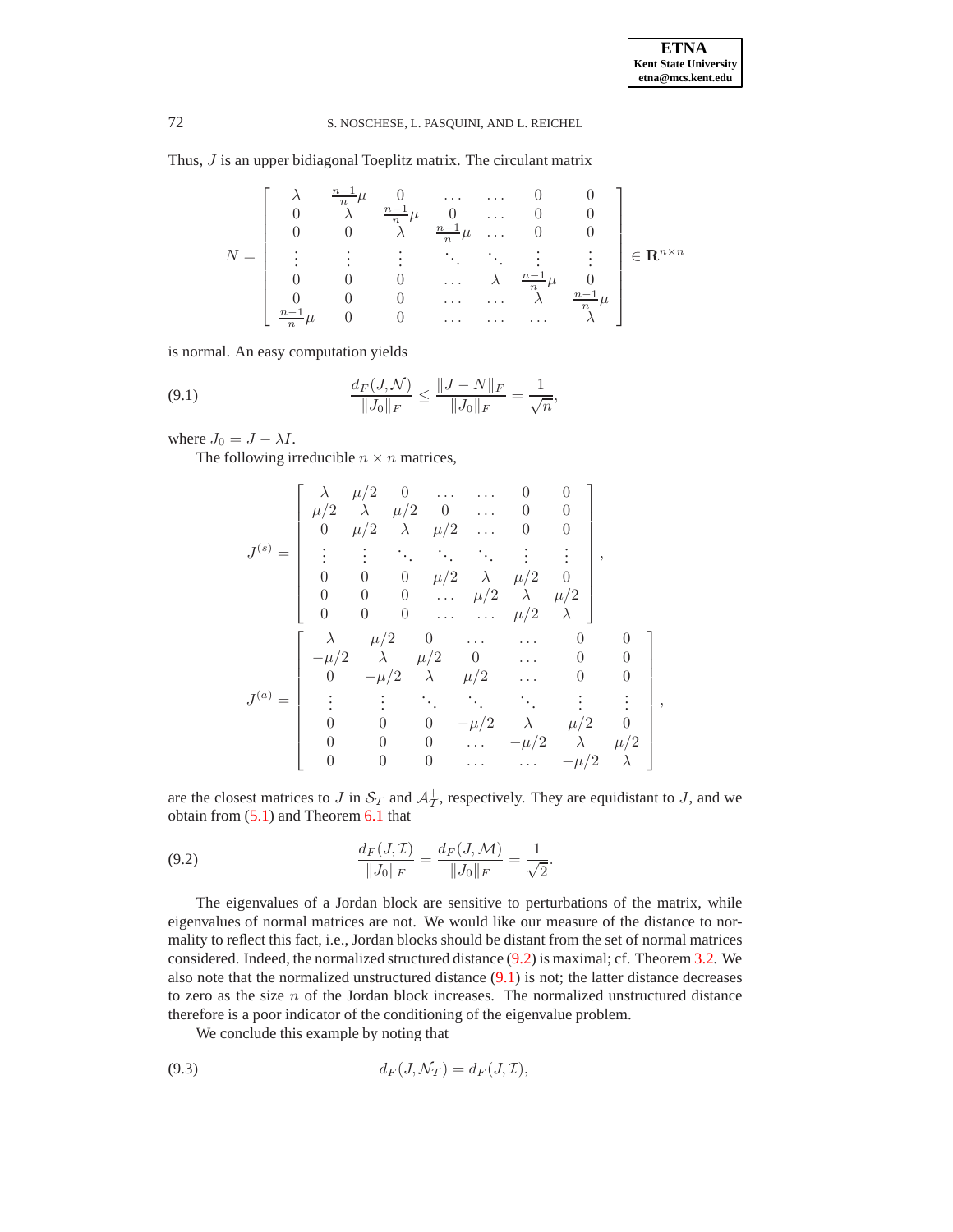from which it follows that

$$
\frac{d_F(J,\mathcal{N}_T)}{\|J_0\|_F} = \frac{1}{\sqrt{2}}.
$$

The equality  $(9.3)$  can be shown similarly as  $(7.2)$ . Thus, we need to show that there is no real normal reducible tridiagonal matrix  $T = (n; \sigma, \delta, \tau)$  closer to J than  $J^{(s)}$  and  $J^{(a)}$ . If there were such a matrix, then, according to Theorem [4.1,](#page-3-5) the condition  $\sigma_h = \tau_h = 0$  would necessarily hold for at least one value of h. However, such a pair of entries would give a larger contribution to the distance of J to  $\mathcal{N}_{\mathcal{T}}$  than the pair  $\{\sigma_h, \tau_h\} = {\pm \mu/2, \mu/2}.$ 

Example 9.2. The above example illustrates that  $d_F(T, \mathcal{N}_T) = d_F(T, \mathcal{M})$  for certain  $T \in \mathcal{T}$ . This example shows that when a tridiagonal matrix  $T = (n; \sigma, \delta, \tau)$  has a pair of "tiny" off-diagonal entries  $\sigma_h$  and  $\tau_h$ , then  $d_F(T, \mathcal{N}_T)$  and  $d_F(T, \mathcal{M})$  may differ significantly. Thus, let

$$
T = \left[ \begin{array}{rrr} 0 & 1 & 0 & 0 \\ -1 & 0 & \varepsilon & 0 \\ 0 & \varepsilon & 0 & 1 \\ 0 & 0 & 1 & 0 \end{array} \right],
$$

with  $\varepsilon > 0$  a tiny parameter. Then

$$
\frac{d_F(T, \mathcal{M})}{||T_0||_F} = \frac{1}{\sqrt{2+\varepsilon^2}}, \qquad \frac{d_F(T, \mathcal{N}_T)}{||T_0||_F} \le \frac{\varepsilon}{\sqrt{2+\varepsilon^2}},
$$

where we obtain the inequality by setting  $\varepsilon = 0$  in T. Thus, the normalized distance to the set M is close to maximal for  $\varepsilon > 0$  small, while the normalized distance to  $\mathcal{N}_{\mathcal{T}}$  is small in this situation. This example indicates that the computed normalized distances to the set  $\mathcal M$ may be most useful for tridiagonal matrices with no tiny off-diagonal pairs.

The following numerical examples have been carried out in MATLAB with about 16 significant decimal digits.

Example 9.3. We consider tridiagonal matrices  $T$ , whose eigenvalues are zeros of generalized Bessel polynomials. These polynomials depend on two parameters a and  $b \neq 0$ . The entries of  $T$  are given by

$$
\delta_1 = -\frac{a}{b}, \qquad \tau_1 = -\delta_1, \qquad \sigma_1 = \frac{\delta_1}{a+1},
$$

and, for  $j \geq 2$ ,

$$
\delta_j = -b \frac{a-2}{(2j+a-2)(2j+a-4)},
$$
  
\n
$$
\tau_j = b \frac{j+a-2}{(2j+a-2)(2j+a-3)},
$$
  
\n
$$
\sigma_j = -b \frac{j}{(2j+a-1)(2j+a-2)};
$$

see [\[18\]](#page-12-20) for a recent discussion on generalized Bessel polynomials, their applications, and the computation of their zeros.

For the tridiagonal matrix T of order 30 with  $a = -17/2$  and  $b = 2$ , we obtain

$$
\frac{d_F(T,\mathcal{N})}{\|T_0\|} \le 0.6835, \qquad \frac{d_F(T,\mathcal{I})}{\|T_0\|} = 0.7071,
$$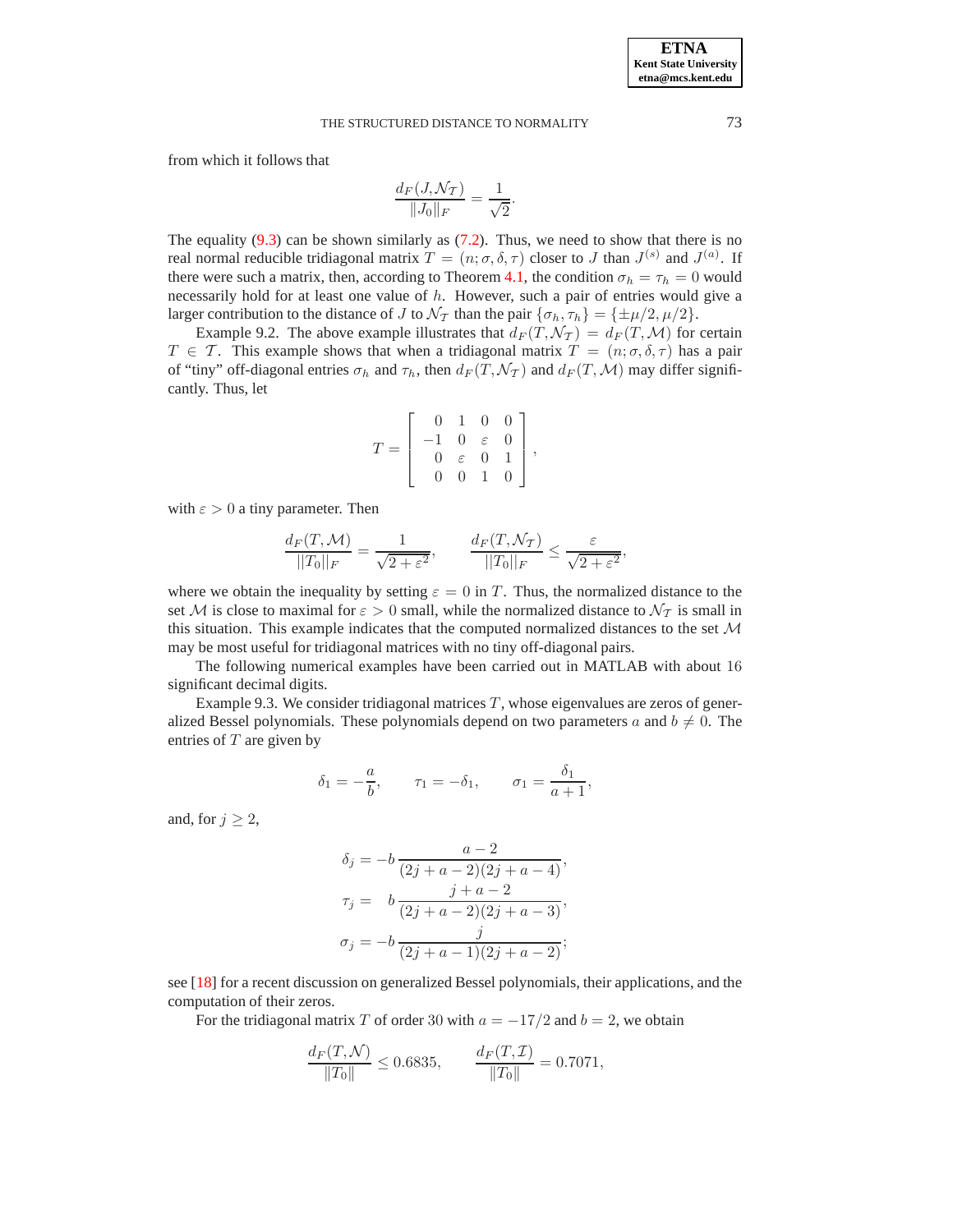74 S. NOSCHESE, L. PASQUINI, AND L. REICHEL



<span id="page-9-1"></span>FIG. 9.1. *Example 9.3: The computed zeros of a generalized Bessel polynomial of degree* 30 *close to the origin*  $(b \leq b \leq b)$  *close to the origin*  $(b \leq b \leq b)$ , and eigenvalues of  $T^{(a)}$  close to the origin (red o).



<span id="page-9-2"></span>FIG. 9.2. *Example 9.4: The eigenvalues of the tridiagonal matrix*  $T \in \mathbb{R}^{30 \times 30}$  *defined by [\(9.4\)](#page-9-0) (black +)*, *eigenvalues of*  $T^{(s)}$  (*blue*  $*$ *), and eigenvalues of*  $T^{(a)}$  (*red*  $o$ *).* 

where  $T_0$  is given by [\(3.4\)](#page-2-6). Thus, the normalized structured distance to normality is very close to its maximal value  $1/\sqrt{2}$ . An upper bounds for the unstructured distance  $d_F(T, \mathcal{N})$ in this and the following examples is computed by the method described by Ruhe [\[20\]](#page-12-5); for many matrices this method yields  $d_F(T, \mathcal{N})$ . In the present example, the computed bound for the normalized unstructured distance is nearly as large as the normalized structured distance.

The eigenvalue condition number [\(8.1\)](#page-6-3) is very large; we have  $\kappa(T) = 1.4 \cdot 10^{13}$ . Thus, in this example the unstructured and structured distances to normality are large, and so is the eigenvalue condition number. Figure [9.1](#page-9-1) shows the computed eigenvalues of T,  $T^{(s)}$ , and  $T^{(a)}$  closest to the origin.

Example 9.4. Consider the tridiagonal matrix  $T = (30; \sigma, \delta, \tau)$  defined by

<span id="page-9-0"></span>(9.4) 
$$
\delta_j = -3 - 2j, \quad \tau_j = j + 1, \quad \sigma_j = \frac{1}{j + 1}, \quad j \ge 1.
$$

This matrix is discussed in [\[17\]](#page-12-21). We obtain

$$
\frac{d_F(T,\mathcal{N})}{\|T_0\|} \le 0.23, \qquad \frac{d_F(T,\mathcal{I})}{\|T_0\|} = 0.50,
$$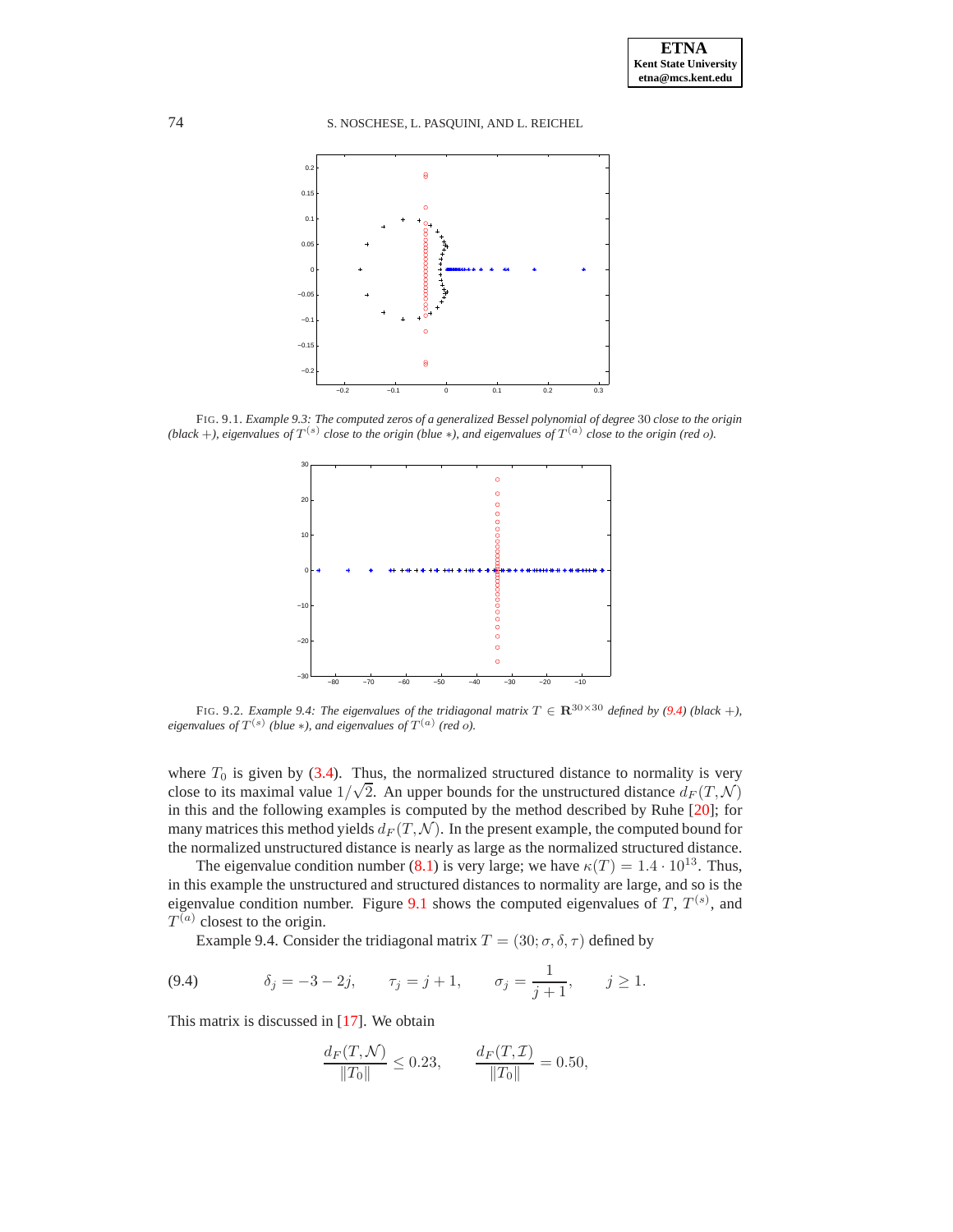| <b>ETNA</b>                  |
|------------------------------|
| <b>Kent State University</b> |
| etna@mcs.kent.edu            |

and  $\kappa(T) = 6.7 \cdot 10^7$ , where  $T_0$  is given by [\(3.4\)](#page-2-6). The unstructured distance to normality is fairly small, but the eigenvalue condition number is large. This example illustrates, similarly as Example 9.1, that the unstructured distance to normality can be a poor measure of the conditioning of the eigenvalue problem. The structured distance to normality is large enough to indicate that the eigenvalues may be sensitive. Figure [9.2](#page-9-2) shows the eigenvalues of T,  $T^{(s)}$ , and  $T^{(a)}$ .

Example 9.5. We compute the structured and unstructured distances to normality for three Toeplitz matrices. The tridiagonal Toeplitz matrix  $T = (30; \sigma, \delta, \tau)$ , defined by

<span id="page-10-1"></span>(9.5) 
$$
\delta = 0, \quad \tau = \frac{1}{4}, \quad \sigma = 1,
$$

yields

$$
\frac{d_F(T,{\mathcal N})}{\|T_0\|}\leq 0.17, \qquad \frac{d_F(T,{\mathcal I})}{\|T_0\|}=0.51.
$$

The eigenvalue condition number is given by  $\kappa(T) = 3.7 \cdot 10^7$ . Figure [9.3](#page-11-0) shows the eigenvalues of T,  $T^{(s)}$ , and  $T^{(a)}$ . The spectrum of T is seen to be real.

<span id="page-10-2"></span>The tridiagonal Toeplitz matrix  $T = (30; \sigma, \delta, \tau)$  determined by

(9.6) 
$$
\delta = 1, \quad \tau = \frac{9}{10}, \quad \sigma = -\frac{1}{10},
$$

satisfies

$$
\frac{d_F(T,\mathcal{N})}{\|T_0\|} \le 0.18, \qquad \frac{d_F(T,\mathcal{I})}{\|T_0\|} = 0.62,
$$

and has the eigenvalue condition number  $\kappa(T) = 4.5 \cdot 10^{12}$ . Figure [9.4](#page-11-1) shows the eigenvalues of T,  $T^{(s)}$ , and  $T^{(a)}$ . All eigenvalues of T and  $T^{(a)}$  have real part one.

The unstructured distances to normality for the matrices [\(9.5\)](#page-10-1) and [\(9.6\)](#page-10-2) are small, but the structured distances to normality are fairly large, and so are the eigenvalue condition numbers. Moreover, the structured distance to normality is larger for the matrix with the largest eigenvalue condition number.

<span id="page-10-3"></span>For the tridiagonal Toeplitz matrix  $T = (30; \sigma, \delta, \tau)$  defined by

(9.7) 
$$
\delta = 1, \quad \tau = \frac{9}{10}, \quad \sigma = -\frac{11}{10}
$$

we obtain the distances

$$
\frac{d_F(T,\mathcal{N})}{\|T_0\|} \le 8.3 \cdot 10^{-2}, \qquad \frac{d_F(T,\mathcal{I})}{\|T_0\|} = 1.0 \cdot 10^{-1},
$$

and the eigenvalue condition number  $\kappa(T) = 3.6$ . Figure [9.5](#page-11-2) shows the eigenvalues of T,  $T^{(s)}$ , and  $T^{(a)}$ . The eigenvalues of  $T$  are real and difficult to distinguish from the eigenvalues of  $T^{(s)}$ . In some applications, it therefore may suffice to compute the eigenvalues of the symmetric tridiagonal matrix  $T^{(s)}$  instead of the eigenvalues of the nonnormal matrix T. This can be attractive since there are fast accurate algorithms available for the computation of the eigenvalues of  $T^{(s)}$ .

<span id="page-10-0"></span>**10. Conclusion.** The structured distance to normality for real irreducible tridiagonal matrices is easy to compute. Numerous computed examples suggest that for many matrices a small structured distance to normality implies a small to moderate eigenvalue condition number. If the matrix does not have pairs of tiny off-diagonal entries, such as in Example 9.2, then a large structured distance to normality generally indicates that the eigenvalue condition number is large. Further analysis that sheds light on these observations is required.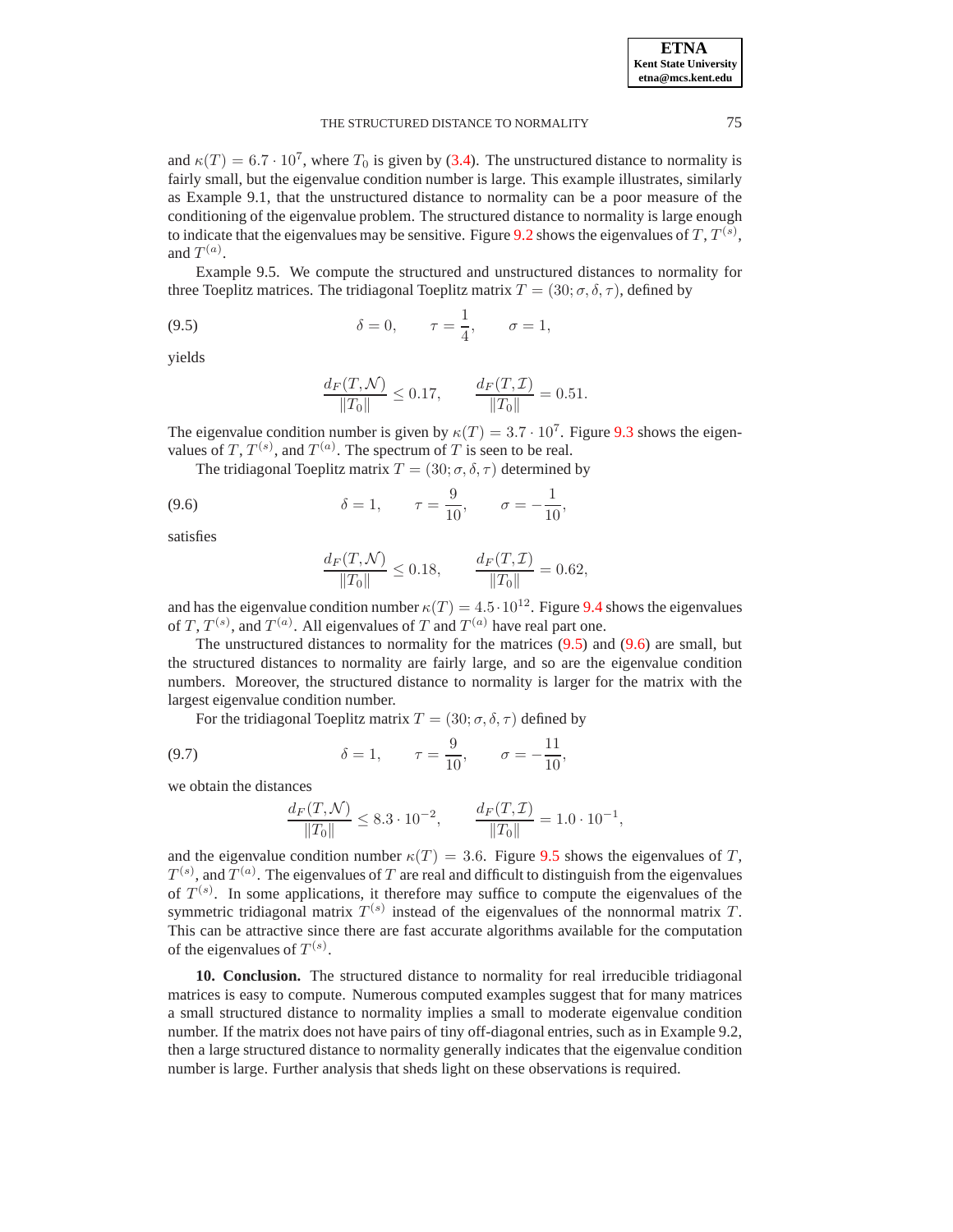76 S. NOSCHESE, L. PASQUINI, AND L. REICHEL



<span id="page-11-0"></span>FIG. 9.3. *Example 9.5: The eigenvalues of the tridiagonal Toeplitz matrix*  $T \in \mathbb{R}^{30 \times 30}$  *defined by* [\(9.5\)](#page-10-1)  $(b \le k + b)$ , eigenvalues of  $T^{(s)}$  (blue \*), and eigenvalues of  $T^{(a)}$  (red o).



<span id="page-11-1"></span>FIG. 9.4. *Example 9.5: The eigenvalues of the tridiagonal Toeplitz matrix*  $T \in \mathbb{R}^{30 \times 30}$  *defined by* [\(9.6\)](#page-10-2)  $(b \le k + b)$ , eigenvalues of  $T^{(s)}$  (blue \*), and eigenvalues of  $T^{(a)}$  by (red o).



<span id="page-11-2"></span>FIG. 9.5. *Example 9.5: The eigenvalues of the tridiagonal Toeplitz matrix*  $T \in \mathbb{R}^{30 \times 30}$  *defined by* [\(9.7\)](#page-10-3) (black +), eigenvalues of  $T^{(s)}$  (blue  $*$ ), and eigenvalues of  $T^{(a)}$  by (red o). The eigenvalues of  $T$  and  $T^{(s)}$  are too *close to distinguish.*